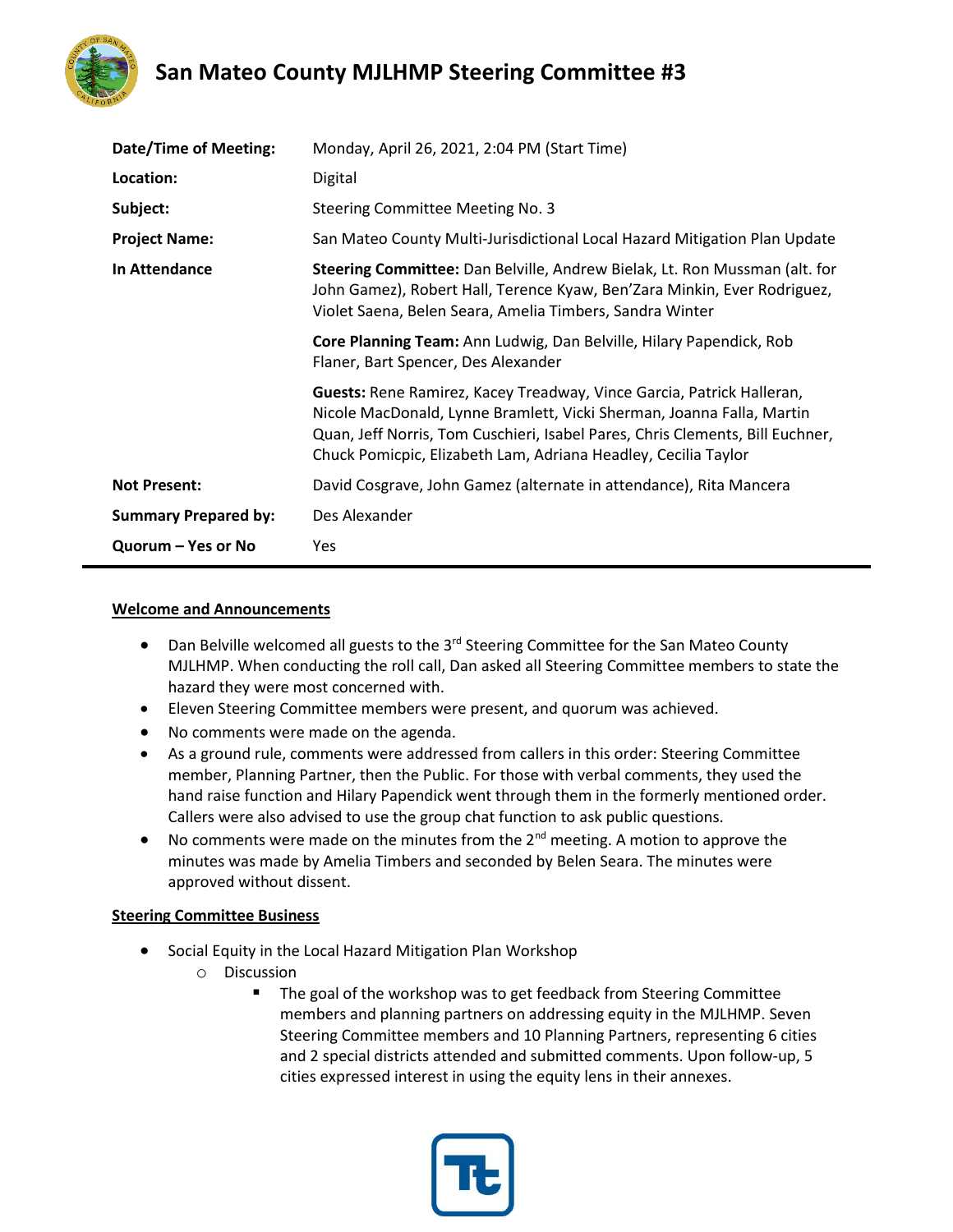

- Hilary Papendick discussed the County Equity Resource Paper, available on the County MJLHMP website. The paper discusses equity and hazard mitigation; social vulnerability indicators; data sources; the county's framework for addressing equity; examples of equity lens checklists; and outreach and engagement strategies.
- Hilary then discussed equity definitions and equity actions of the county todate. She reminded the committee that it is not a requirement to use the equity lens for their LHMP annexes and that FEMA does not yet have a standardized approach for addressing equity. When developing their annexes, planning partners have the option of utilizing the standard approach or the standard approach with an equity lens.
- The first working group meeting will be on May  $6<sup>th</sup>$ . The County will solicit interest from planning partners in the equity lens until May 21st. The County will then report back to the Steering Committee at the May 24<sup>th</sup> meeting.
- o Questions/Comments
	- Lynne Bramlett asked what kind of community input process from the planning partners would be recommended to address equity. Hilary said there are two workshops that meet FEMA requirements, and the County has been working in vulnerable neighborhoods to address equity. She said that County OOS staff are willing to work with any city on developing an effective strategy.
	- Belen Seara asked at what point is it recommended to bring the community into the process, related to mitigation prioritization. Hilary said that given the condensed timeline of the plan, May is targeted for developing outreach strategies which will be shared with the partners in June.
	- Ever Rodriguez asked if there is a way to coordinate these efforts with San Mateo County Recovery Plan and commented that an equity-focused approach should be kept present given COVID's outsized impacts on certain communities.
	- Violet Saena asked for clarification on planning partners, namely who this referred to. Hilary Papendick explained that planning partners were cities and special districts that signed on to develop an annex for the plan.
- o Comments
	- "As an example, will County after action reports be reviewed for these social vulnerability items if they have been identified?"
		- Rob Flaner said that after-action reports are recovery plans and don't have a place in mitigation plans. He suggested that when the County reevaluates their recovery plans, that they also investigate ways they can apply the equity lens to their present and future recovery efforts.
- Discussion: Review and Approve Objectives
	- o Discussion
		- Rob Flaner briefly discussed the definitions of guiding principles, goals, objectives, and action items.
		- Rob presented the revised, proposed objectives and asked for committee comment. He stated he immediately saw overlap between objectives 6 and 13 that needed to be addressed.
	- o Comments
		- Belen Seara agreed that #13 is clearer than #6. Ever Rodriguez suggested bringing "capacity to adapt" wording into #13 for clarity.

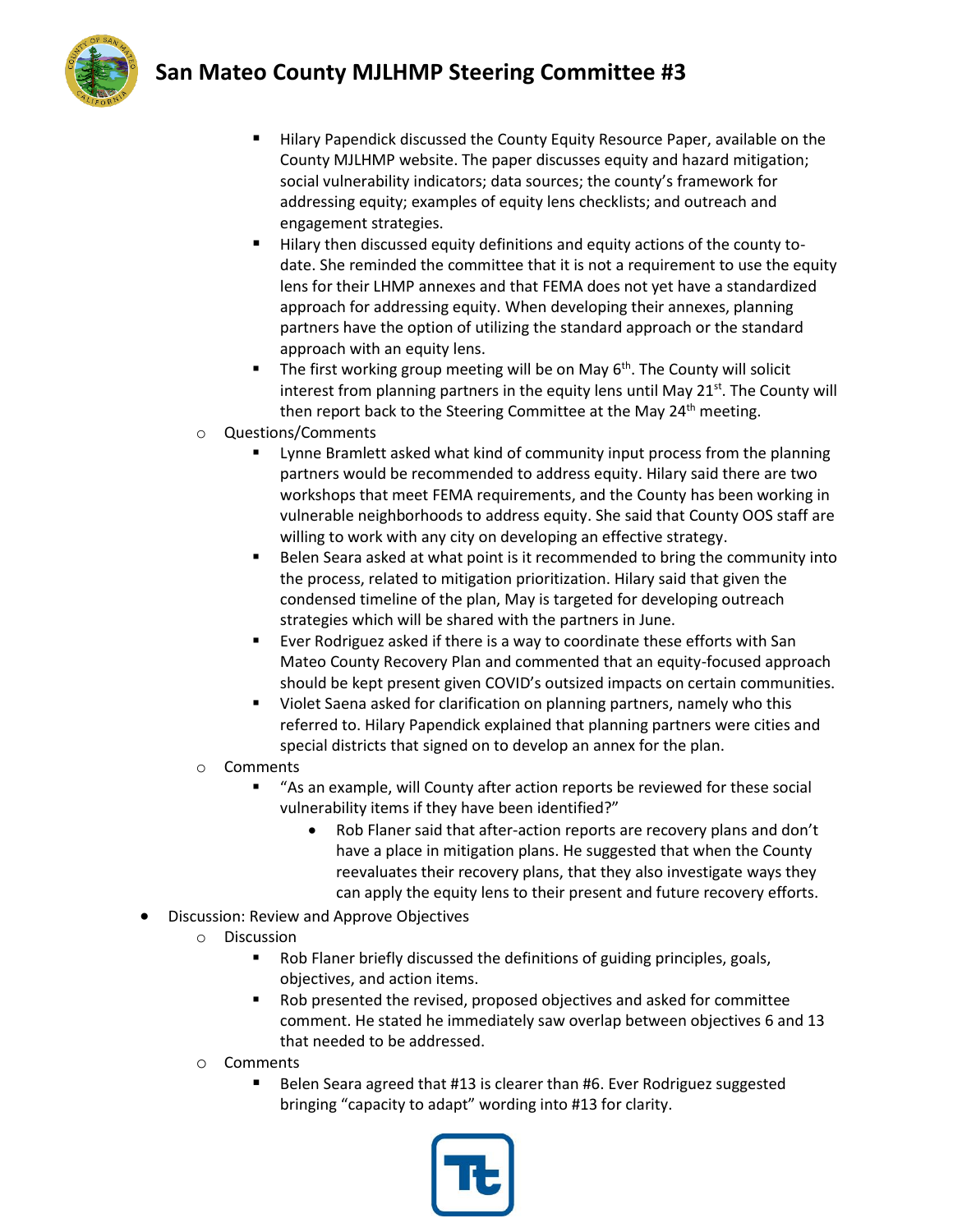

- Ever Rodriguez also commented that #9 did not read well. Rob agreed that a word is missing in the objective.
- Andrew Bielak asked about clarification on "redevelopment policy" addition #13 because "redevelopment" in a planning context relates to land use. Rob Flaner said that since repetitive loss deals with existing structures the only way it would be addressed would be through redevelopment.
- Andrew Bielak was concerned that getting rid of #6 would eliminate focus on new development. He recommended keeping the objective and Belen Seara concurred, also advocating for
- o Actions
	- #6 reference to repetitive loss removed
	- #9 the word "strengthen" added before structures
	- #13 language will be added about redevelopment policy
	- Motion to accept the objectives as amended was made by Amelia Timbers and seconded by Robert Hall. The motion was approved without dissent.

### **Planning Process**

- Information on Phase 1 and 2 Annex Activities
	- o Bart Spencer said that 34 planning partners had completed their Phase 1 annexes, and that he is working with all partners to make sure the Phase 2 annexes are complete by the deadline.
- Information on Phase 3 Annex Activities
	- o Bart discussed the forthcoming Phase 3 workshops in June. The goal of the workshops is for each jurisdiction to develop action items that address high hazards in a way that is grant eligible.
- Core Capabilities Exercise
- Bart stated that a survey will be sent out by Tetra Tech tomorrow (April 27<sup>th</sup>) and is requested back by May 3<sup>rd</sup>.

### **Public Outreach**

- Discussion: Survey #1 Update as of April 19th
	- $\circ$  Ann provided an update on the 1<sup>st</sup> survey. The survey is available in 6 language and the County has received the survey back in 4 of those languages.
	- o 887 individuals have participated
- Discussion: Update on County & Planning Partner Enhanced Outreach Efforts
	- o Hilary discussed past and upcoming County-sponsored outreach events. In addition to the Social Equity Workshop on the  $6<sup>th</sup>$ , there is an optional presentation on wetlands resilience on May 18<sup>th</sup> by the San Francisco Estuary Institute
	- $\circ$  The business survey will be released on May 10<sup>th</sup> and left open until June 11<sup>th</sup>. It will also be available in 6 languages.
	- o The County will also participate in CBO events to provide MJLHMP information to different stakeholder groups. Hilary provided examples of outreach actions and displayed the mapped results of their targeted outreach. Ann stated the county is asking for input from groups in zip codes that have had low participation in the survey.

### **Public Comment and Adjournment**